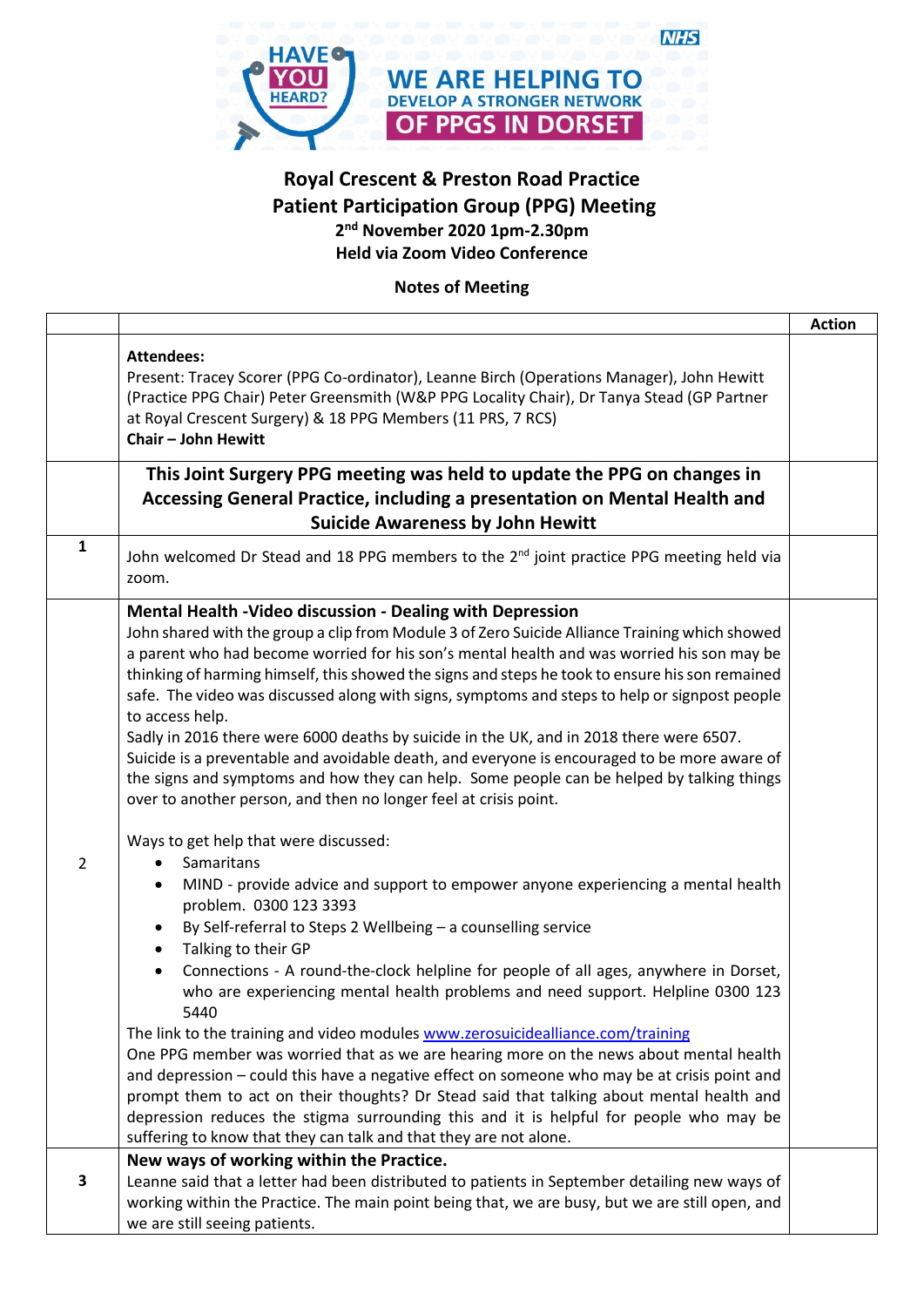To help keep patients and staff safe, all patients requesting an appointment will have a telephone appointment in the first instance with their GP. GPs can help many patients with a phone call, those who need to be seen or examined will be advised by their GP to come in for a Face to Face appointment. They should then come to surgery at their appointment time and wear a face covering.

Leanne apologised to any patient who might be struggling to get through to the surgery via telephone. We have more staff answering the phones to try and keep up with the increased demand, which is now more so as patients cannot pop into the surgery with their query.

Leanne advised that E-consult should be used for any medical query and that patients using this will get a reply from the surgery by the end of the next working day, if not sooner.

Leanne also advised that patients should not email with any medical query as this is not a safe way to communicate. The surgery will also cease to accept any prescription requests via email from January 2021.

A remote doorbell has been installed at both sites allowing the receptionists to open the door for patients who have an appointment. But to stop patients coming in who do not have an appointment, thereby lessening the footfall through the surgery.

The staff work in a socially distanced way, in separate rooms where possible, and remote access has been set up to allow other staff and GPs to work from home.

A cleaning regime has been put in place wiping down all door handles, banisters, and patient chairs are wiped down after each patient along with any surfaces that patients may have touched.

The wiping down procedures after each patient has limited the number of patient's nurses can see in a session.

Patients who have a long-term condition which is stable, may receive a telephone call or questionnaire rather than be seen in surgery.

Other patients with more complex problems will still be seen, as will all recall's for yearly blood tests etc.

A separate isolation room has been set up at both surgeries, which can be directly accessed from outside the surgery, if needed, for any patient who may have COVID symptoms but needs to be seen.

Leanne shared a poster (attached) which thanks Primary Care in Dorset during COVID-19 and how Primary care has transformed the way it's working to keep people safe and well.

## **Flu Season**

The Practice have currently held 13 flu clinics and vaccinated over 5000 patients. There were many challenges to this year's flu vaccination season.

Family members who live with a patient that has been shielding will also be offered a flu vaccination this year.

Communications regarding vaccinating the 50-65 group has not yet been finalised.

A PPG member congratulated the surgery, saying he arrived for his flu vaccination and was in and out without having to wait or queue and encouraged other patients to book their flu vaccine appointment.

Another PPG member said she had her flu vaccination in the carpark, which again was very quick and a was a lovely sunny day.

## **Practice Staff**

The receptionists have been having an increasingly hard time over the last few months, and have been at the receiving end of abuse, aggression and patient complaints. Some patients are demanding to speak to a manager about why they have to wait outside the surgery, and why can they not just walk in?

We ask all patients to bear with us under these difficult times, and to be respectful to our staff. These measures have been put in place to keep our staff and patients safe. We will not tolerate abusive behaviour from any patient.